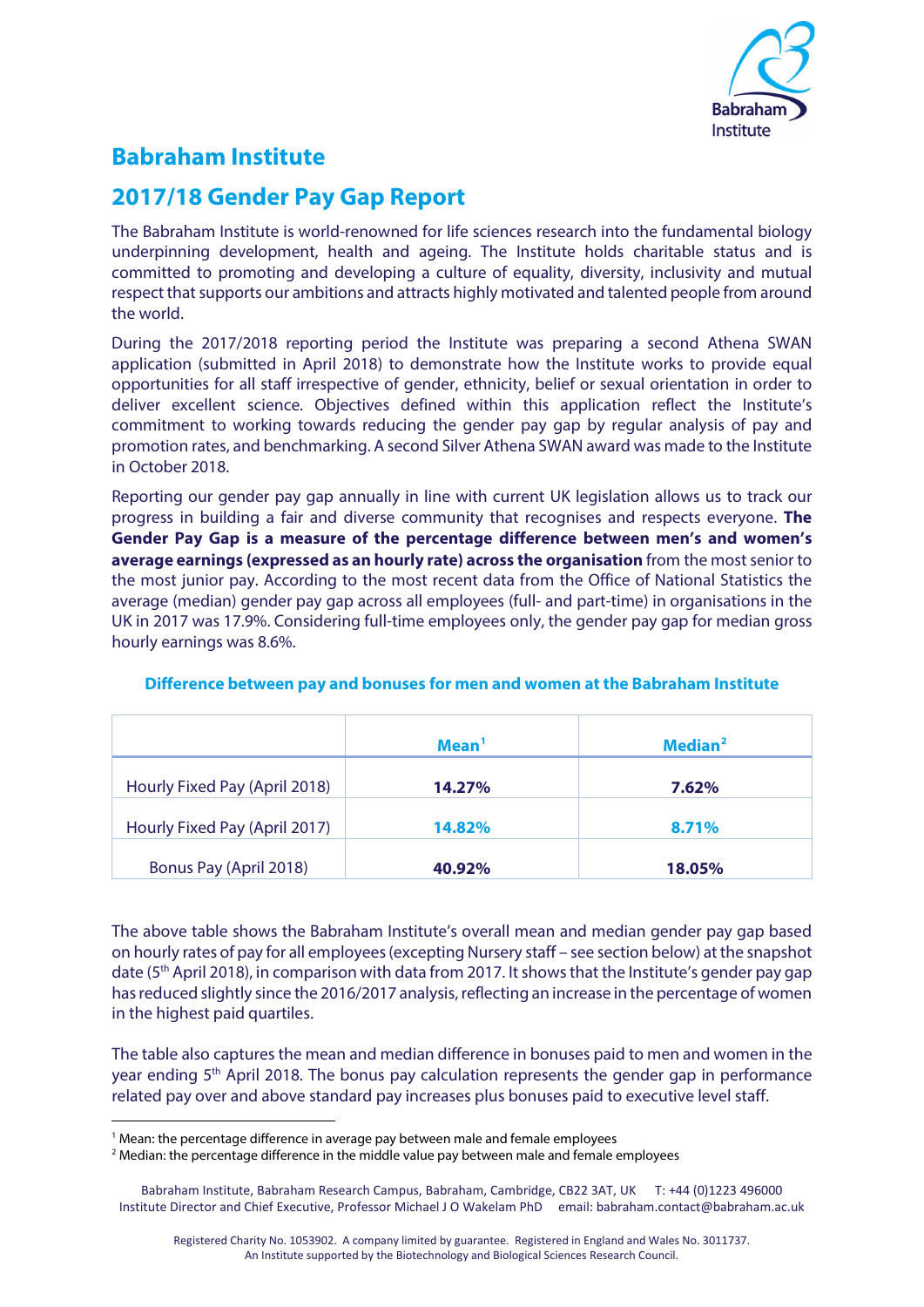

#### Pay Quartiles



*The above data identifies the Babraham Institute's gender distribution across the four equal quartiles.*

## What we can identify from the data

The Institute remains confident that men and women are paid equally for equivalent level roles across the organisation. However, as identified in the above data and from the 2017 analysis, there continues to be an imbalance between male and female representation, particularly in the upper quartile, which creates our gender pay and bonus gap. Promotion of women to more senior roles through the reporting period has improved the representation of women at these levels and this is something that the Institute continues to work towards. For example, recent Principal Investigator recruitment into one of the Institute's research programmes recruited two females and one male into the available three positions. Attracting and retaining women at senior levels continues to be a challenge faced across the scientific sector.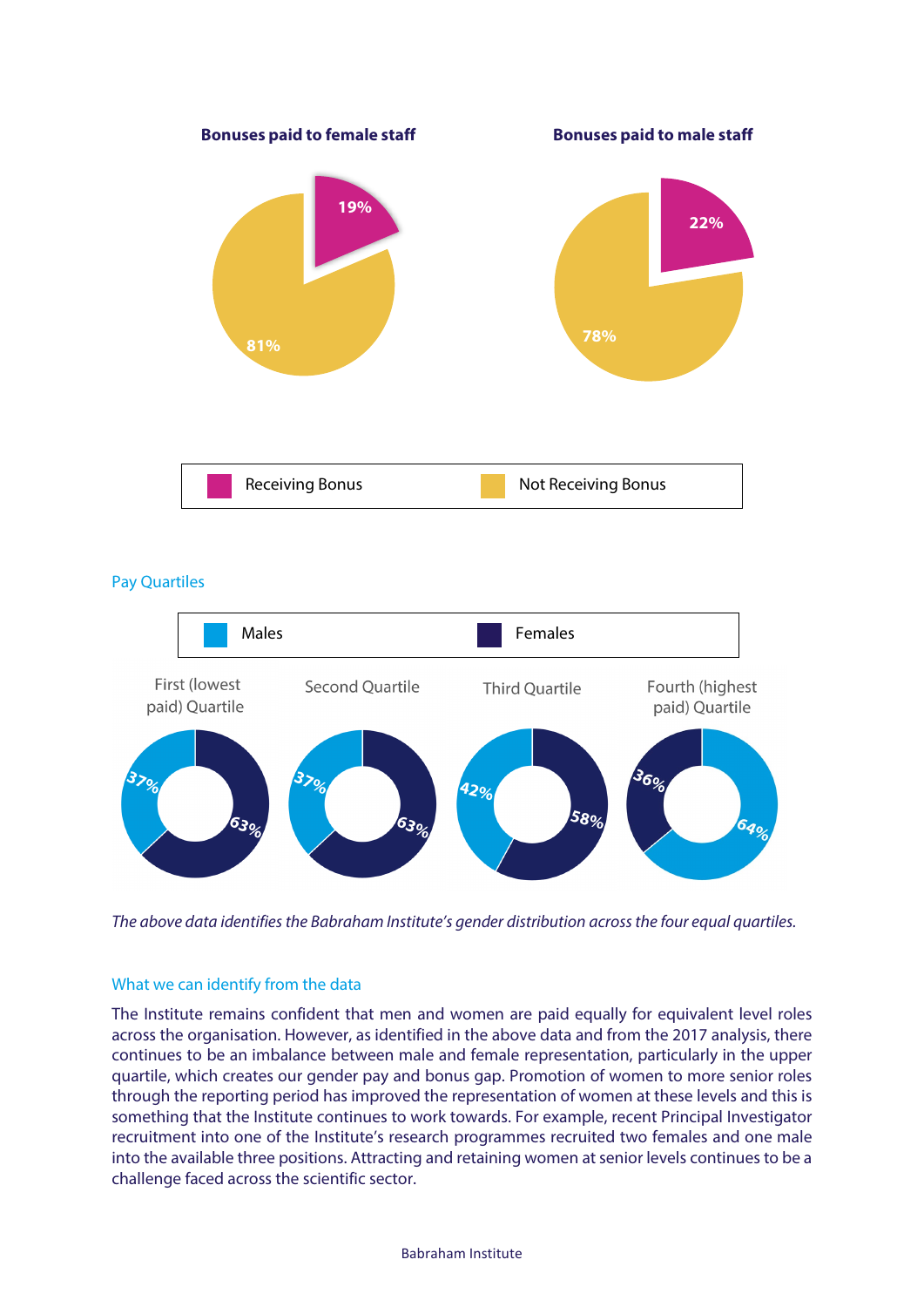#### How we are taking action

While the Institute is pleased to see progress made towards reducing its gender pay gap, it remains committed to making further headway. Our Board of Trustees has demonstrated commitment to this challenge by setting a target of 30% of staff at Band 3 and above being female (falling in the fourth quartile) by 2022. The Institute also aims to achieve a gender pay gap of less than 10% by 2022 (mean gender pay gap representing no more than 10% difference in average pay between male and female employees).

These objectives are part of the Institute's wider commitment to support all employees to achieve their maximum potential, and to remove any barriers to this where possible. Our equality4success programme spearheads our equality, diversity and inclusion projects in order to meet this commitment but the wider Institute actively works as a community to highlight and address areas that represent inequality, impede progress and affect performance. To give specific examples, recent initiatives have led to an increase in women applying for and being successful in obtaining promotions, local provision of leadership courses has eliminated the requirement for participants needing to arrange time away from home, and equality, diversity and inclusion are incorporated in our recruitment practices through unconscious bias training for interview and selection panels and the inclusion of personal commitments to equality, diversity and inclusion in all role specifications.

#### **Babraham Nursery**

The Babraham Institute owns and runs its own Ofsted Outstanding-rated day nursery which provides childcare facilities for our staff and the wider community. The Institute reports the gender pay gap and related data separately for our nursery staff, as the facility operates in a different employment sector and is a self-sustaining entity.

#### **Difference between pay and bonuses for men and women at the Babraham Nursery**

|                               | <b>Mean</b> | <b>Median</b> |
|-------------------------------|-------------|---------------|
| Hourly Fixed Pay (April 2018) | $-19.46\%$  | $-13.84\%$    |
| Bonus Pay (April 2018)        | $-100%$     | $-100%$       |

The above table shows Babraham Nursery's overall mean and median gender pay gap based on hourly rates of pay at the snapshot date (5<sup>th</sup> April 2018). As is common in the childcare sector, the majority of the staff at the Babraham Nursery are female, with just two male employees. The table also shows the difference in bonuses paid to men and women in the year ending on 5 April 2018. Bonus payments in addition to performance related pay are predominantly used for executive level employees and are applied more widely only in exceptional circumstances (such as in recognition of the nursery's outstanding rating in the most recent Ofsted inspection). None of the male members of nursery staff received a bonus payment in the reporting period, compared with 2.7% of female staff (expressed as a proportion of all female staff) who received performance related pay awards during this time (see the charts below).